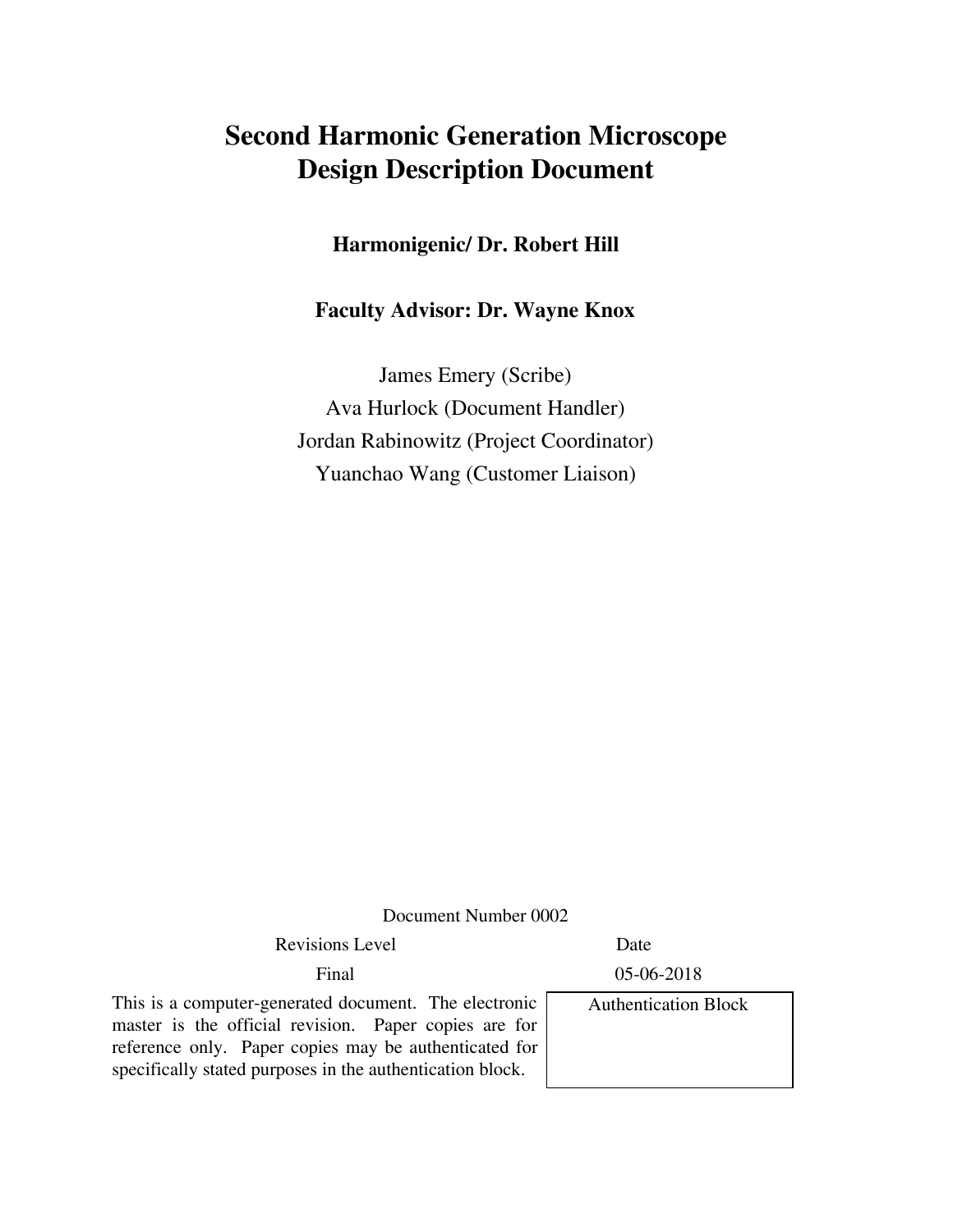# **Revision History**

| Rev            | <b>Description</b> | Date             | <b>Authorization</b> |
|----------------|--------------------|------------------|----------------------|
|                | Initial Document   | 01-22-2018       | All                  |
| $\overline{2}$ | Second DDD         | $02 - 05 - 2018$ | All                  |
| 3              | Third DDD          | 02-19-2018       | All                  |
| $\overline{4}$ | Midterm DDD        | $02 - 26 - 2018$ | All                  |
| 5              | <b>Fourth DDD</b>  | $04 - 02 - 2018$ | All                  |
|                | Final DDD          | 05-06-2018       | AII                  |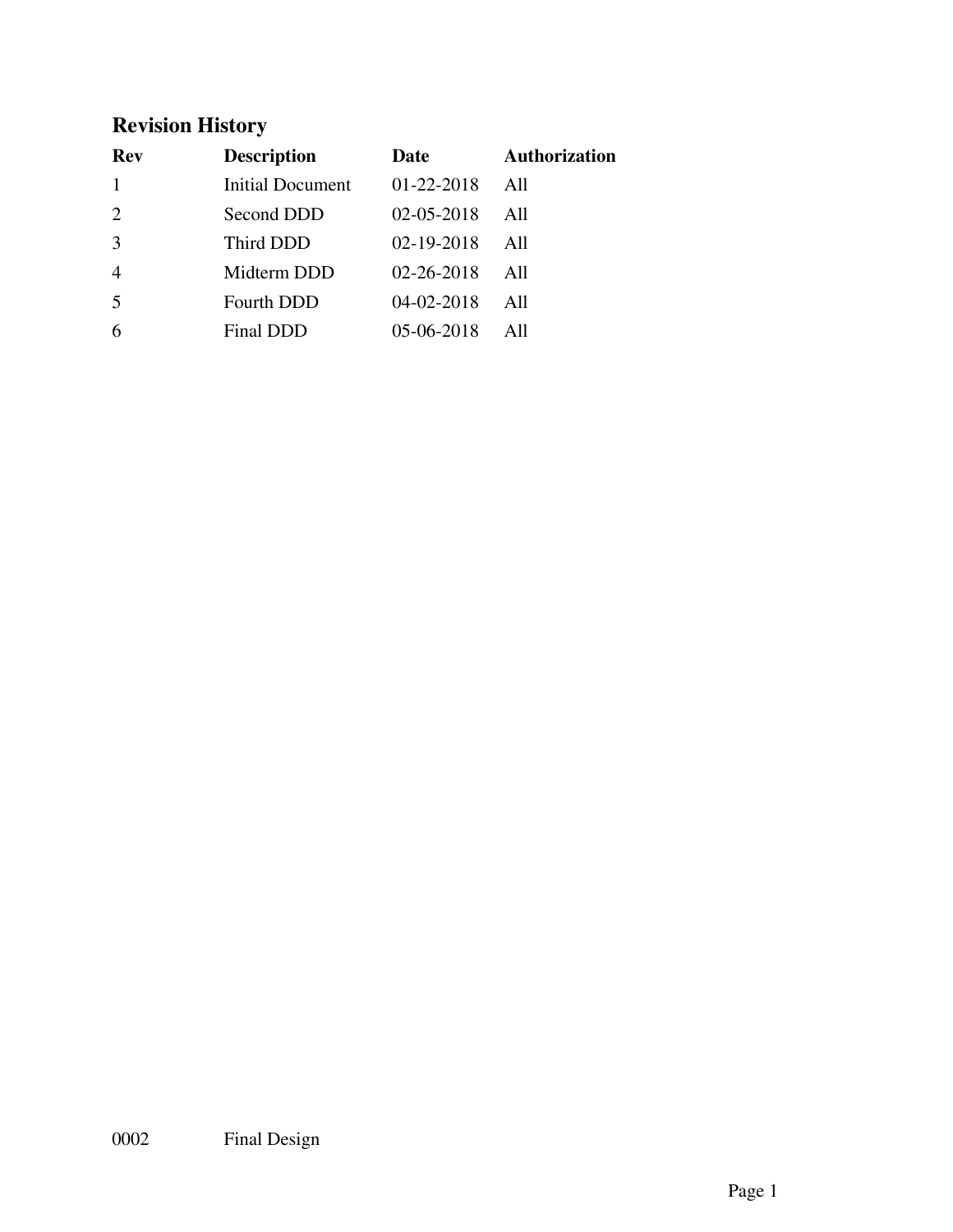# **Table of Contents**

| <b>Revision History</b>                      | $\mathbf{1}$   |  |  |
|----------------------------------------------|----------------|--|--|
| Vision                                       | 3              |  |  |
| Project Scope                                | 3              |  |  |
| Project Timeline                             | $\overline{4}$ |  |  |
| <b>Starting Point</b>                        | 5              |  |  |
| <b>System Setup</b>                          | 5              |  |  |
| Preliminary Findings                         | 6              |  |  |
| <b>Dosimetry Results</b>                     | 9              |  |  |
| Sample Damage over Time                      | 13             |  |  |
| <b>HDR Processing Results</b>                | 15             |  |  |
| Track II                                     | 16             |  |  |
| Design Day Demo                              | 17             |  |  |
| <b>Final Conclusions and Recommendations</b> |                |  |  |
| <b>Future Senior Projects</b>                |                |  |  |
| References                                   |                |  |  |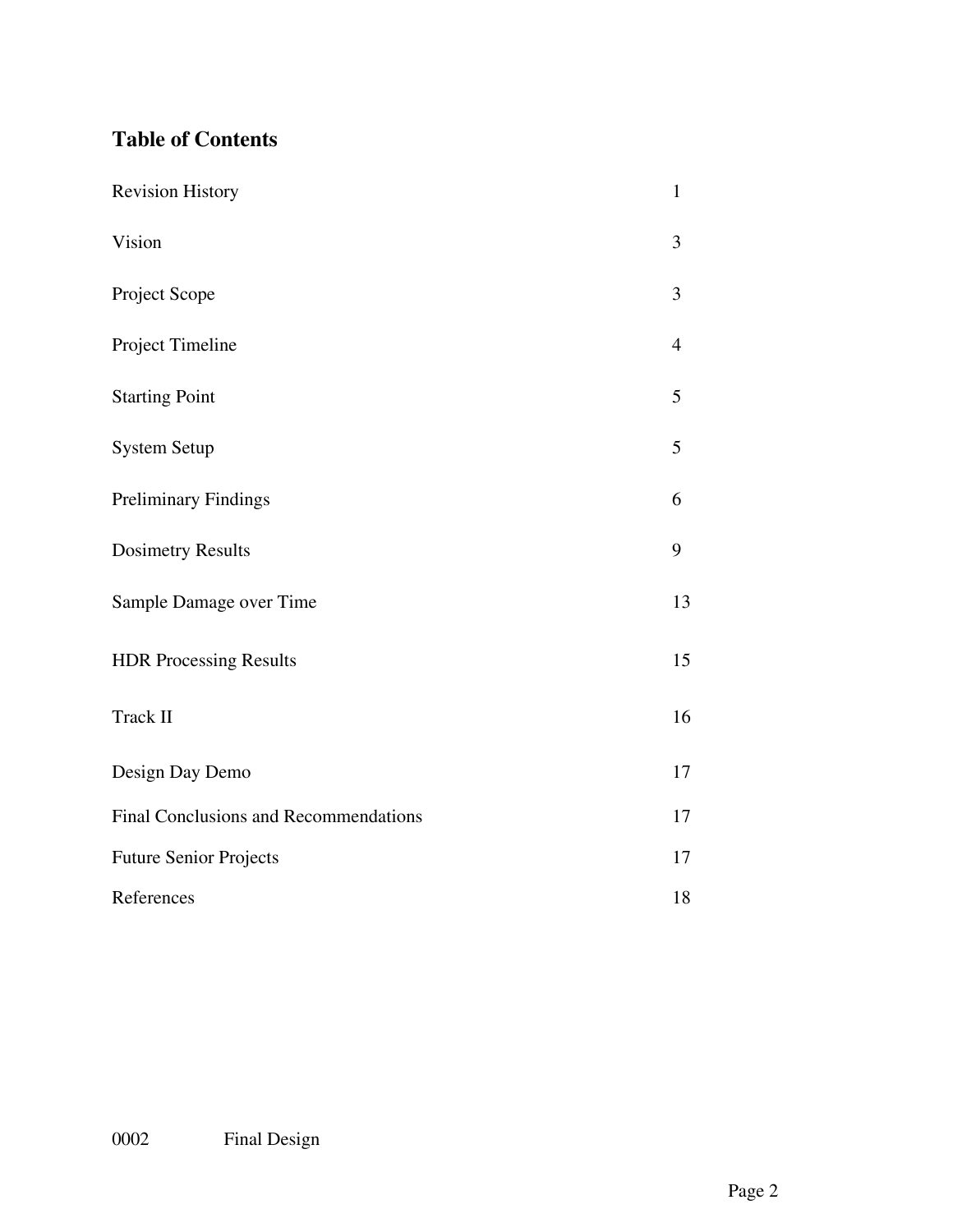## **Vision:**

The product is a prototype system for scanning and predicting metastasis in breast cancer cells. Our deliverable is a series of recommendations for how the current lab setup can be improved for a company prototype.

# **Project Scope:**

We intend to optimize a scanning system in order to make accurate and repeatable measurements of F/B to objectively predict tumor metastasis. We are responsible for improving the signal to noise threefold, optimizing signal strength, and not damaging the sample by oversaturation. The signal strength will be optimized for the following parameters: laser wavelength within the tuning range of the Ti-Saph Laser (700 - 1000 nm), laser average pulse power, laser repetition/pulse rate, dwell time of the optical scanner, choice of numerical aperture for focusing and collection optics, and polarization of incident light and analyzer orientation. The stipulations for not damaging the sample include: the SHG signal cannot change the collagen structure (detectable as a decrease in SHG signal intensity), Paraffin (used for sample fixing) cannot melt, and we must avoid creating autofluorescent or two-photon fluorescent signals, or at least understand and know how to remove this signal. The system uses a pulsed titanium-sapphire laser to illuminate the sample, two microscope objectives (forward, backward) one to focus the beam into the sample and both to be used as collection optics, and a detector that is optimized for SHG signal wavelength.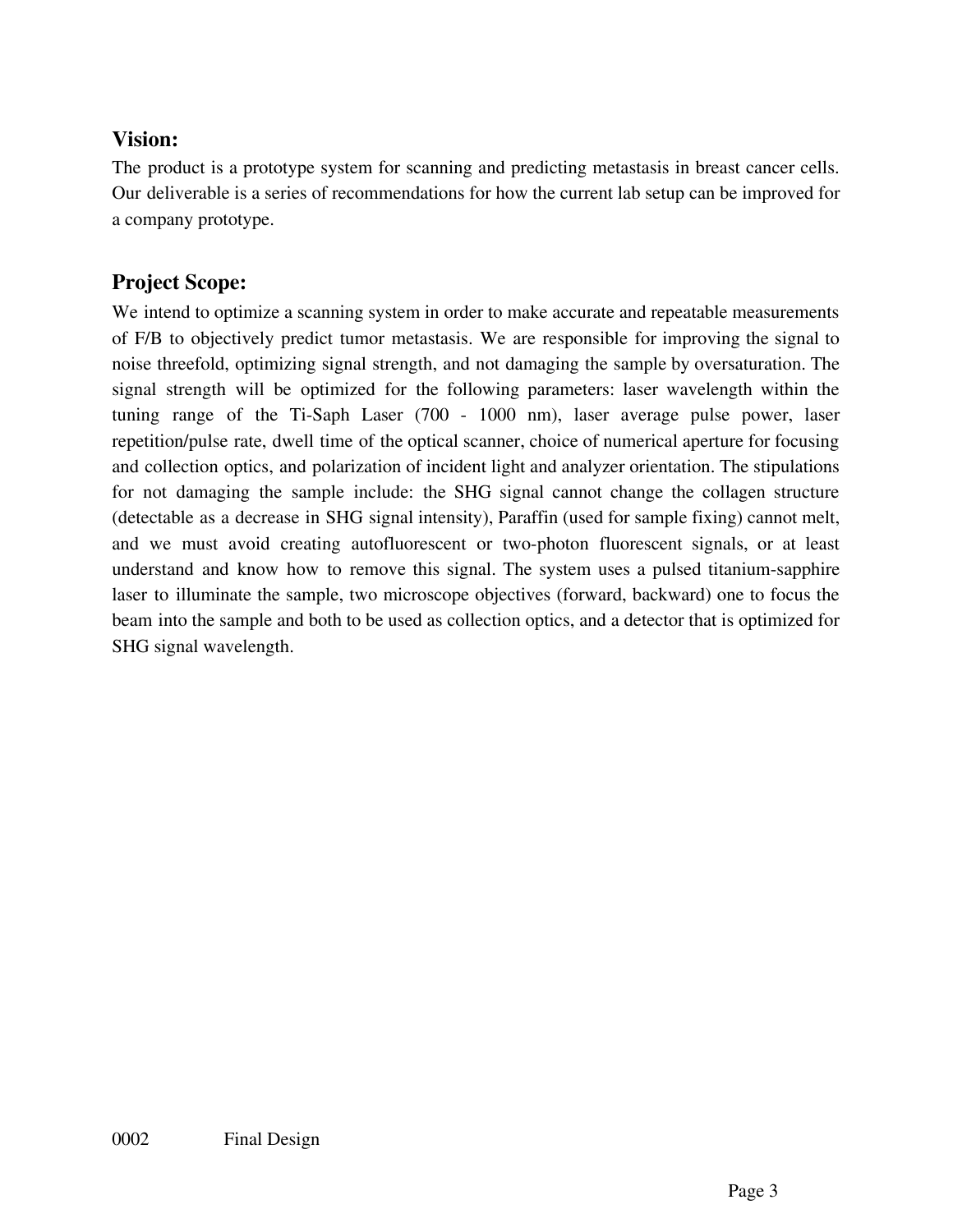#### **Project Timeline:**

**January 16:** Meeting with Dr Hill to discuss Photonics West Startup Challenge pitch. **January 19:** Brief meeting with Dr Knox to plan lab tour. **January 22:** Knox lab tour. **January 24:** Meeting with Dr Hill to plan Brown lab research track.

**February 5:** Training for Knox lab **February 7:** Training for Brown lab **February 9:** Preliminary Research in Brown Lab

**March 2:** Meeting with Dr. Hill **March 7:** Meeting with Dr. Brown to discuss testing **March 28:** Testing in Brown Lab

**April 2:** Meeting with Dr. Knox **April 5:** Testing in Knox Lab **April 6:** Testing in Brown Lab **April 13:** Meeting with Dr. Hill and Dr. Brown **April 19:** Testing in Brown Lab **April 20:** Final Design Review

**May 4:** Design Day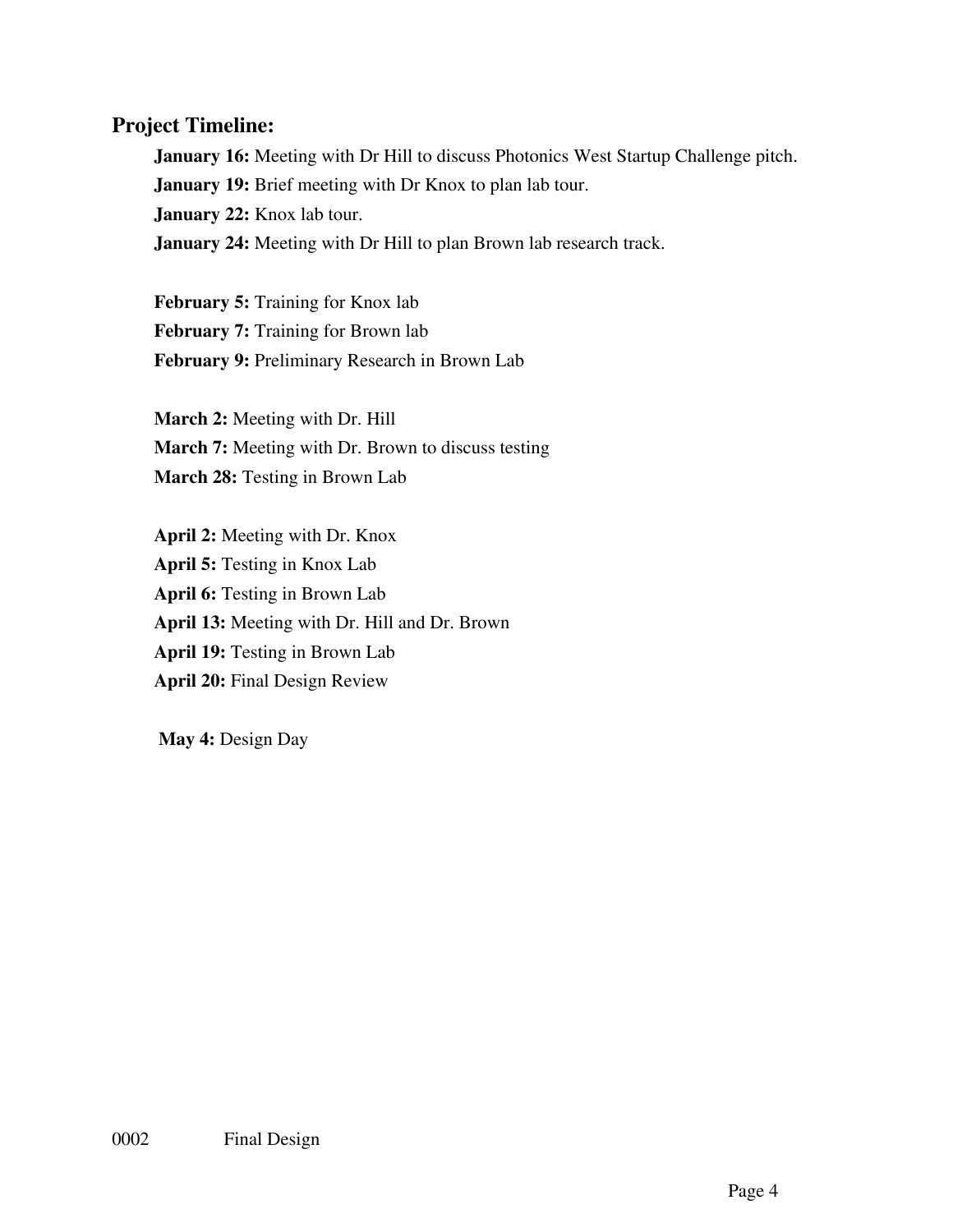## **Starting Point:**

In Dr Brown's lab, we started with the current SHG microscopy setup without any modifications to components. We started at the standard input power already used for collagen imaging, and incremented the power until the output significantly deviates from the expected SHG signal (see figure 1).



**Figure 1.** The expected change in SHG signal strength as a function of input laser power assuming no sample damage (red), and expected results on real samples (blue).

The study will conclude when it is confidently known what the highest input power can be that does not damage the biopsy samples.

#### **System Setup**:

#### **Sample Preparation:**

We were provided with breast tissue biopsy samples prepared with either H&E staining and paraffin fixing. They are arranged in tissue microarrays (TMAs) of 5μm thick samples. Both sample types were be measured to test susceptibility to melting, sample damage, or generation of fluorescent signals.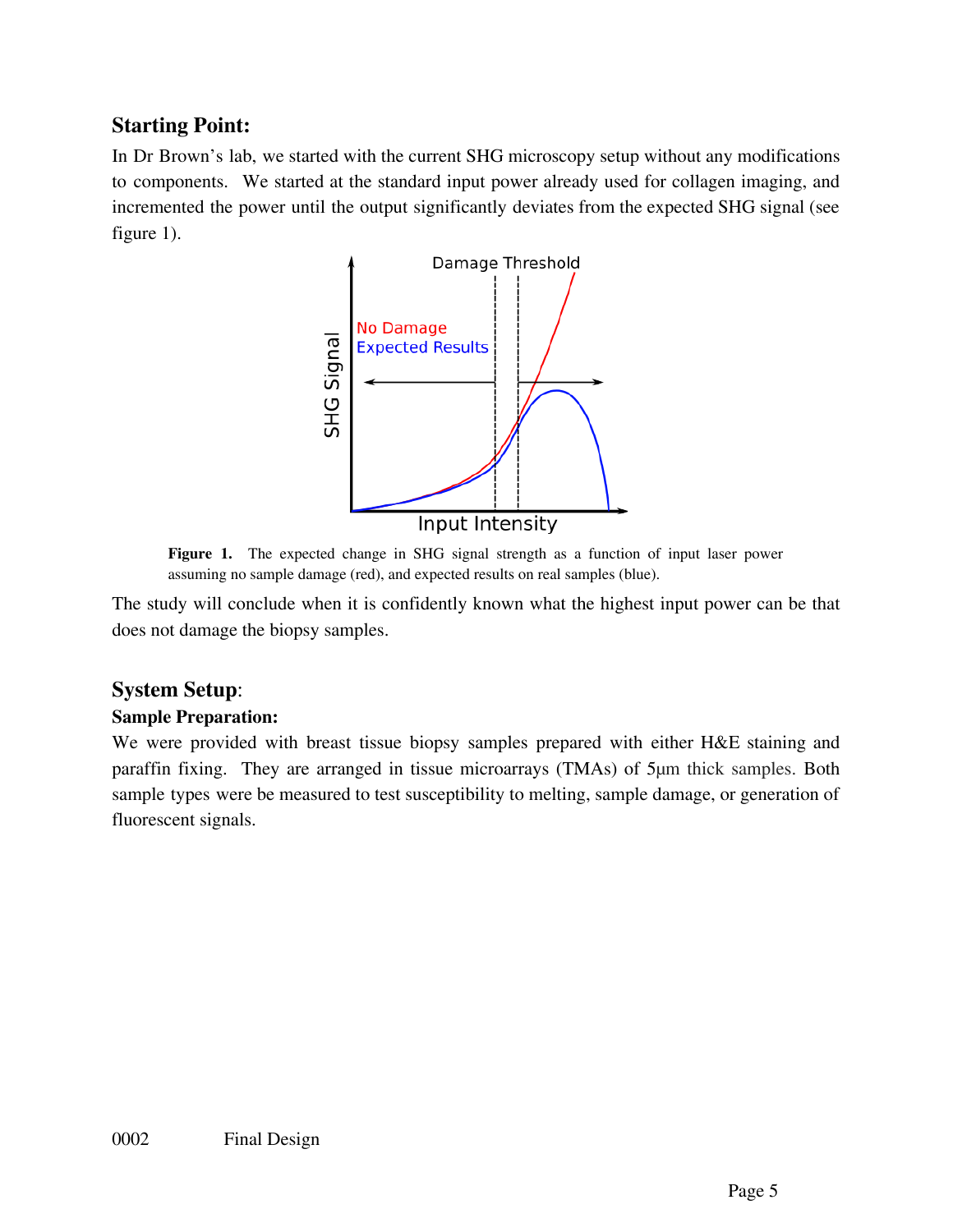# **Findings from Preliminary Research:**

Data stacks of 8 frames were taken on a single element of a tissue microarray (TMA) provided by Dr Hill. The laser power was started at the minimum that could be detected by the PMT's, and increased by 20 mW for each successive image stack. This process continued until the forward PMT, which receives more light than the backward PMT, was showing saturation on more than roughly one third of its scan area. At this point, the maximum power for the forward PMT was recorded, and the forward PMT was turned off. The process continued for just the backward PMT until it too was saturated. Results for the maximum power before saturation are shown below.

| <b>PMT</b><br>Channel | <b>Input Power</b> | Calculated Power in<br>Focal Volume | Visual Signs of<br>Sample Damage | Observation of $I^2$<br>Drop-off |
|-----------------------|--------------------|-------------------------------------|----------------------------------|----------------------------------|
| Forward               | $150 \text{ mW}$   | $24 \text{ mW}$                     | No                               | N <sub>0</sub>                   |
| <b>Backward</b>       | 310 mW             | 50 mW                               | N <sub>0</sub>                   | N <sub>0</sub>                   |

**Table 1.** The maximum input powers that give recordable signals to the PMTs in the current microscope setup. Measured input is read up the beam path, before travelling through the microscope. Actual input is estimated to be 16% of the measured input power, as provided by the lab research group.

Afterwards, the TMA element that was imaged was visually inspected for any obvious signs of damage, which could include burnt spots or bubbles. No obvious damage was observed.

The SHG intensity from the forward and backward detectors are plotted below in figure 2. We expect some falloff in the higher regimes due to detector saturation which yields uncounted signal. Both the forward and backward detectors show a quadratic increase with respect to input power before they reached their saturation limits. This behavior was expected from the I^2 model of SHG light, therefore, these plots do not suggest that the laser has fundamentally changed or damaged the sample.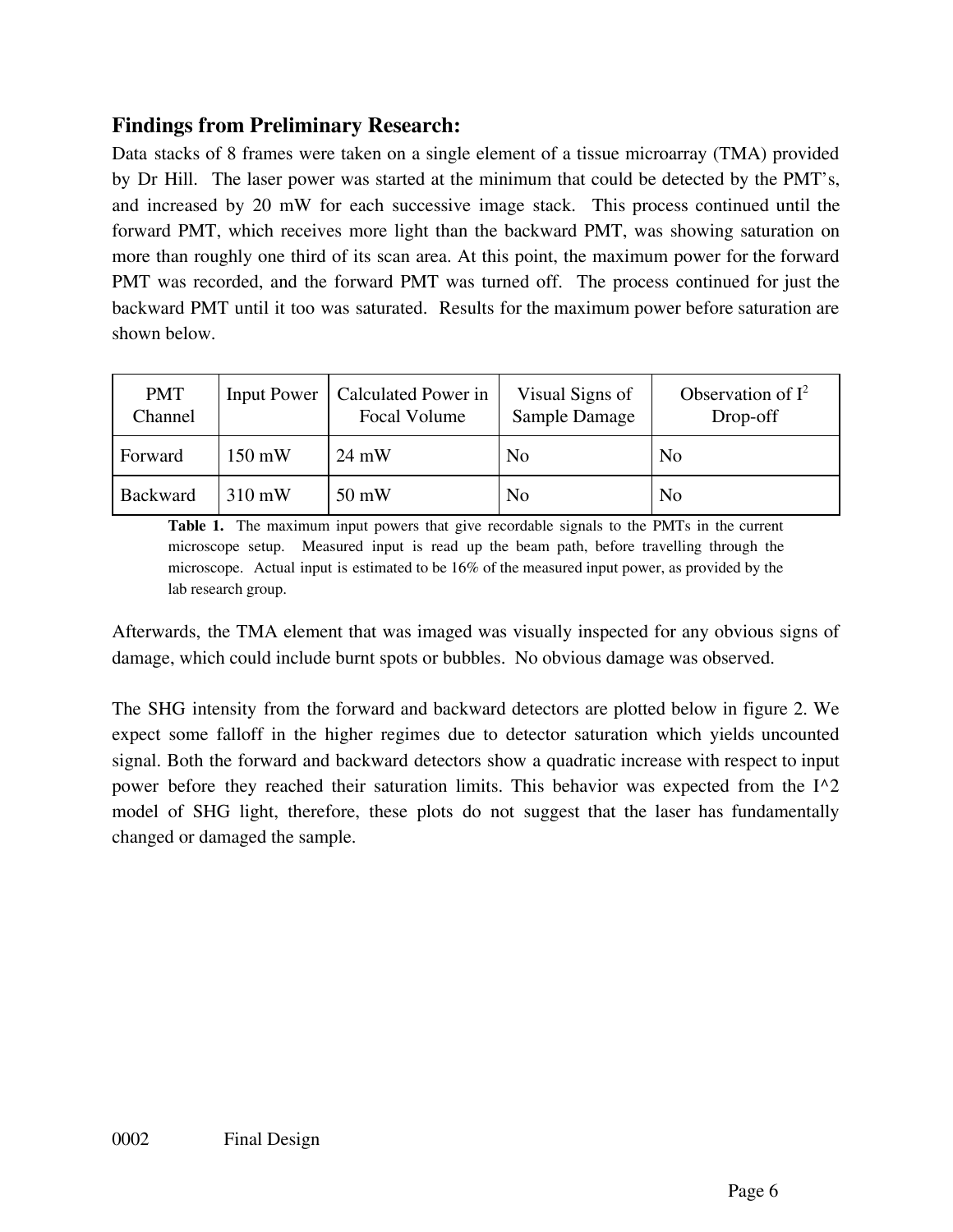

**Figure 2.** Plot of SHG signal as a function of input power. As power is increased we expect the intensity to increase quadratically. Each data point represents an image taken on the same location of a single sample of breast tissue in a TMA and is normalized by calculating the average pixel value (dividing total pixel counts by 1024 2 ) Highly saturated images (Shown in red) are excluded from the polynomial fit because they are not representative of the total signal.

Figure 2 indicates that tissue samples tend to be more strongly forward scattering, allowing the forward detector to be less sensitive than the backward detector. Therefore, one of our recommendations is to use a lower quality, less sensitive detector to reduce unnecessary costs.

#### **Forward to Backward Ratio vs Power**

The metric used by Harmonegenic to predict metastasis is the ratio of the forward to backward scattered light (F/B ratio). Therefore, it is important to track this metric and ensure that increasing the incident light is not changing the F/B ratio.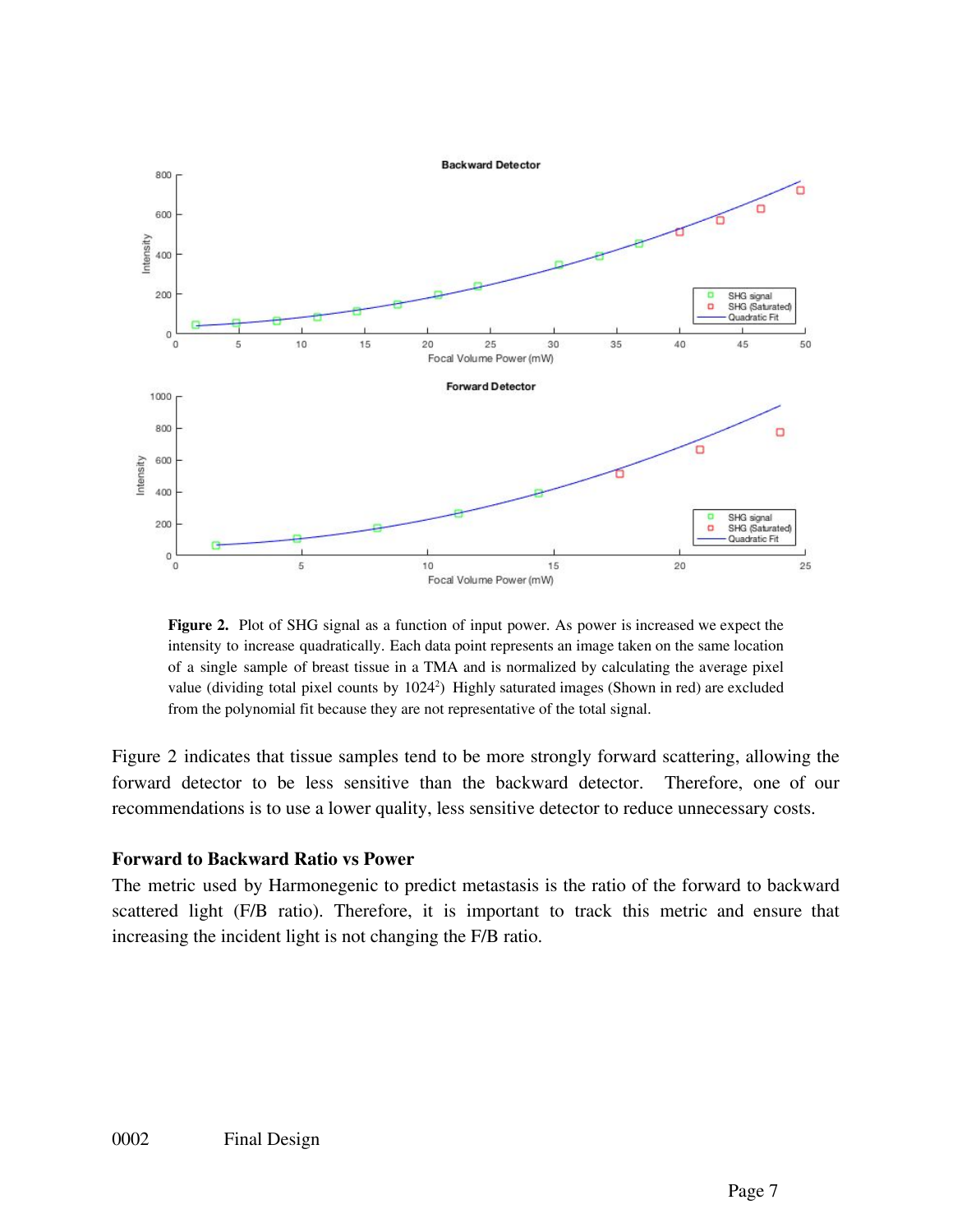

**Figure 3.** Forward to backward ratio as a function of power. The linear increase at low powers was not expected based on the model of SHG light. Saturated images (shown in red) are excluded from the first order polynomial fit. A possible explanation is the proximity to the noise floor, the team plans to use a more robust dark noise processing routine in future tests.

These results are complicated. The inflection point at  $\sim$ 15 mW is likely caused by the saturation of the forward detector thereby decreasing the forward signal. However, the linear increase in F/B in the low power region is not expected. This suggests that the signal in the forward detector is growing at a rate greater than the backward signal as the laser power is increased. This suggests that something about the sample may be fundamentally changing which causes it to emit more in the forward direction then the back at higher powers. This is an unexpected result that requires further investigation. A possible explanation for this result is the backward's detector's high noise level due to proximity to the PMT noise floor at very low powers (See Experiment 1 data tables). While it is possible that there is an error in our experimental design, we would like a future senior design group to extend our dosimetry experiment and confirm this unexpected result at higher powers.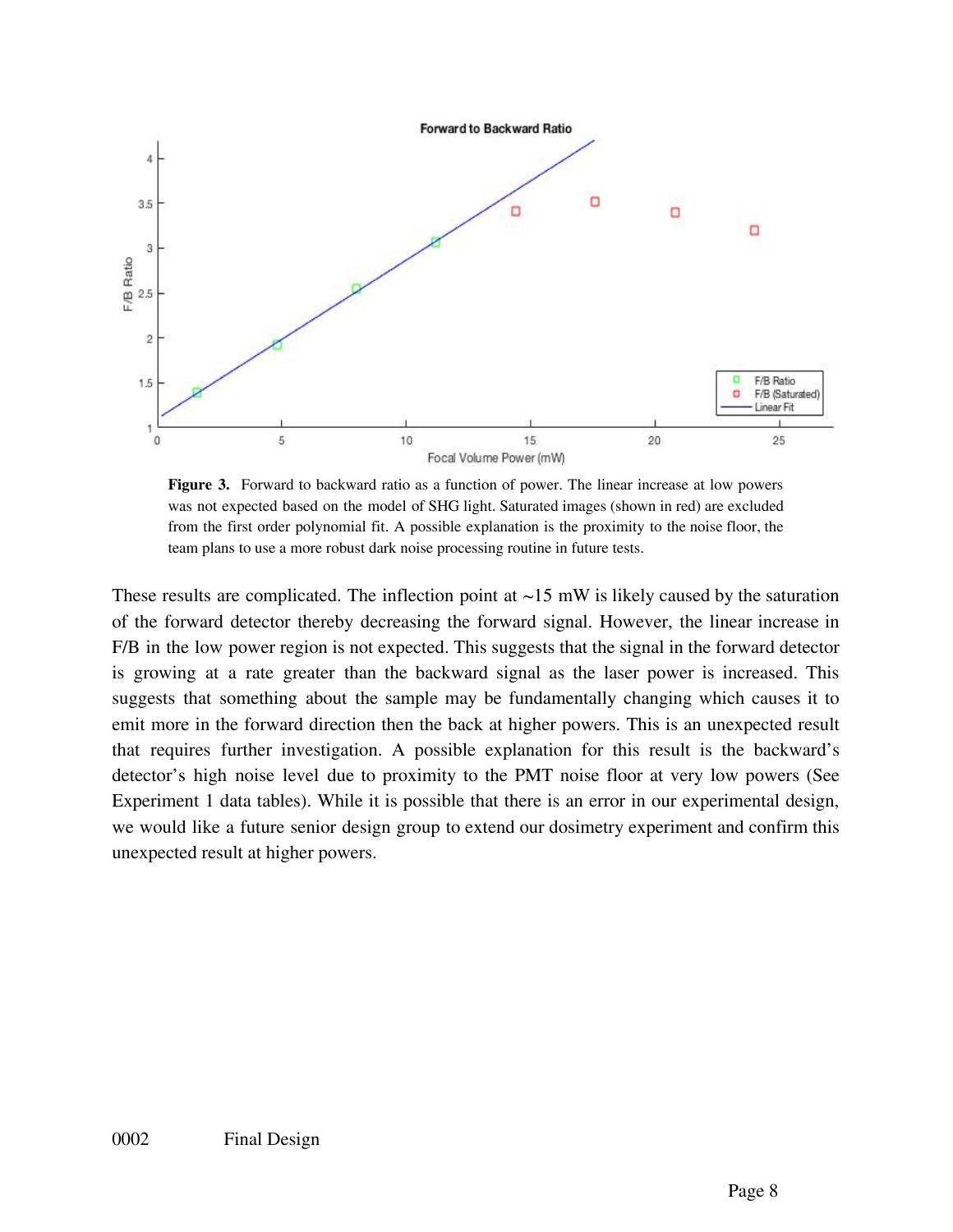### **Dosimetry Results:**

In later visits, we measured SHG in the backward channel only. One of the goals was to get data at much higher input powers to observe whether signal to noise could be improved by using higher laser powers and attenuating the beam so as to not saturate the detector. As described in the results above, the higher laser powers were attenuated by placing stacks of lens paper directly in front of the PMT.



#### **Dark Noise Correction and Laser Leakage:**

**Figure 6.** False-color images of the detector dark reads with (top-left) and without (top-right) a mask, which was added to eliminate bright areas of noise. The bottom graph shows the average laser leakage intensity (expected to be the only source of light on the detectors) as a function of input power.

Laser leakage was calculated by preparing an empty sample chamber and steadily increasing the input power. A lower linear relationship was found between photocurrent and input power. This implies some laser power is leaking past the excitation filters and is collected by the PMT. This can be significant at high power, so a function was developed to more correctly eliminate this leaked signal.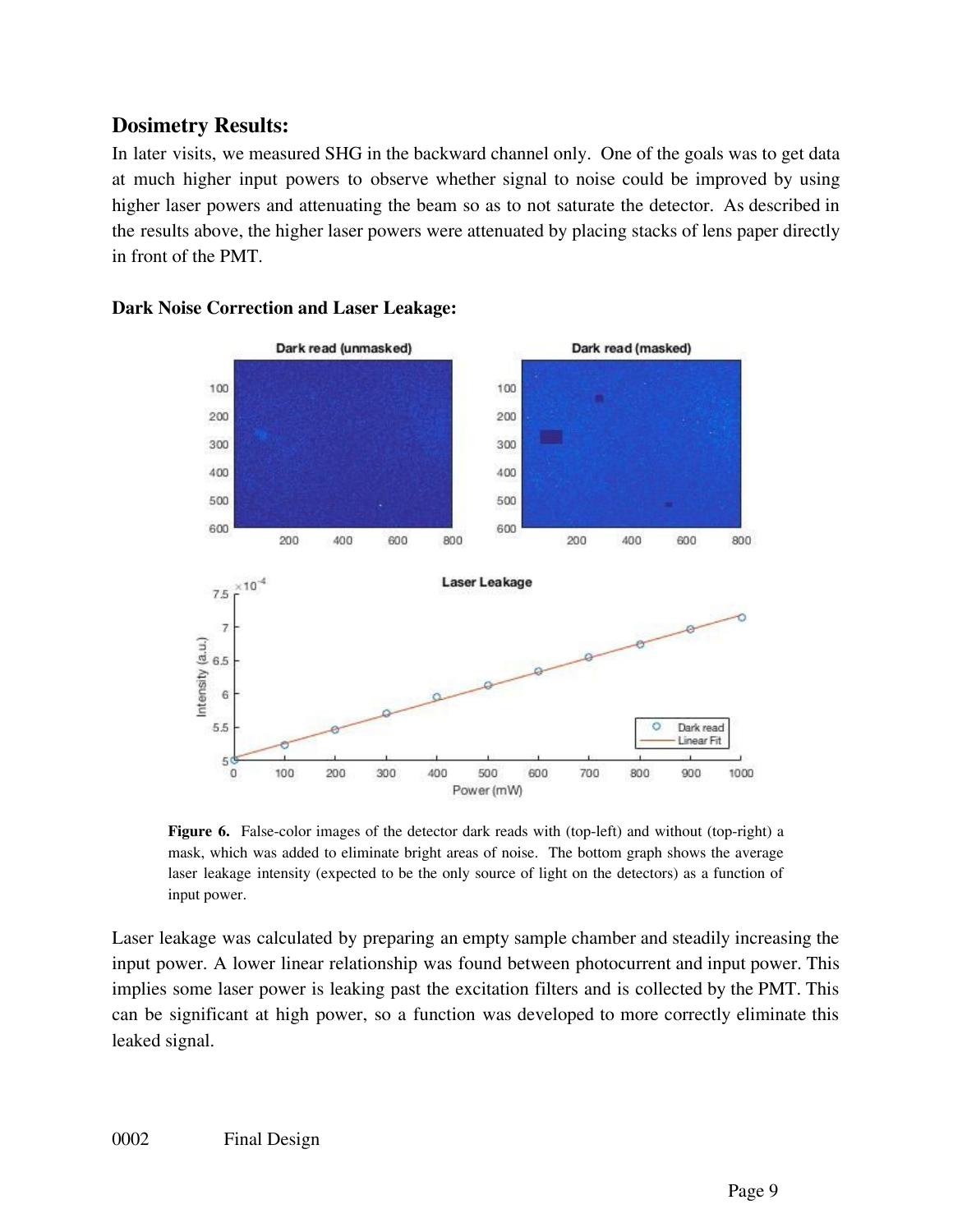#### **Dosimetry Results (Backward Detector)**



**Figure 7.** Average image intensity as a function of input laser power (top), along with a linear fit. Below we show the residuals from a quadratic fit to the top graph. Red circles indicate un-attenuated light, orange circles indicate light attenuated with 8 layers of lens paper, green indicates 16 layers, and blue indicates 24 layers.

The dosimetry data was prepared with a TMA in the sample chamber. Input power was linearly increased at 20 mW intervals starting at 0mW and increased to 1W. The mean pixel count was recorded at each of these powers and is plotted above. The change in color indicates a change in the signal attenuation procedure.

These data follow a quadratic fit with good precision until very high powers are achieved. This breaks off at high powers where the signal deviated above the quadratic fit. It is expected that the increase in power is due to other sources of signal, such as auto-fluorescence or fluorescence contributing to the measurements. It was decided that an initial upper limit of 800 mW should be used to avoid this unexpected behavior.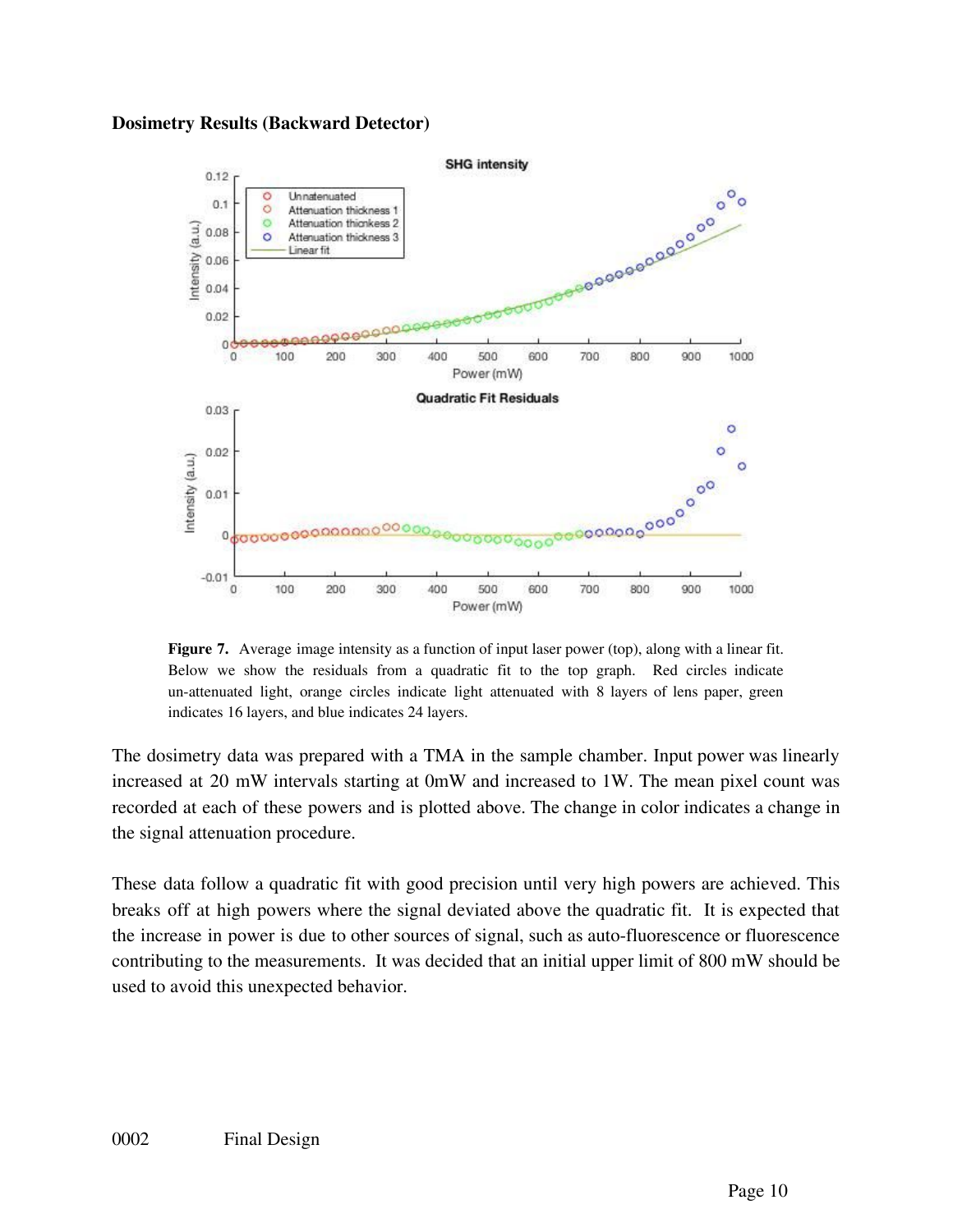#### **Sample Damage Indicators:**



**Figure 8.** Some false-colored examples of sample damage as power is increased from 180 mW (top-left) to 1000 mW (top-right). The red boxes indicate a zoomed view, shown below the respective original image. These images served as the basis for indications of sample damage, as they showed bubbles of no SHG signal appearing after laser power was increased.

Sample damage was observed at high powers. This damage is visible in the effects in the sample. These bubbles show areas of signal drop off, caused by frying the collagen.

Sample damage can also be observed as a drop-off in SHG signal intensity from the expected  $I<sup>2</sup>$ behavior predicted in figure 1. In figure 9, below, we show that laser power significantly drops off past approximately 600 mW of input power.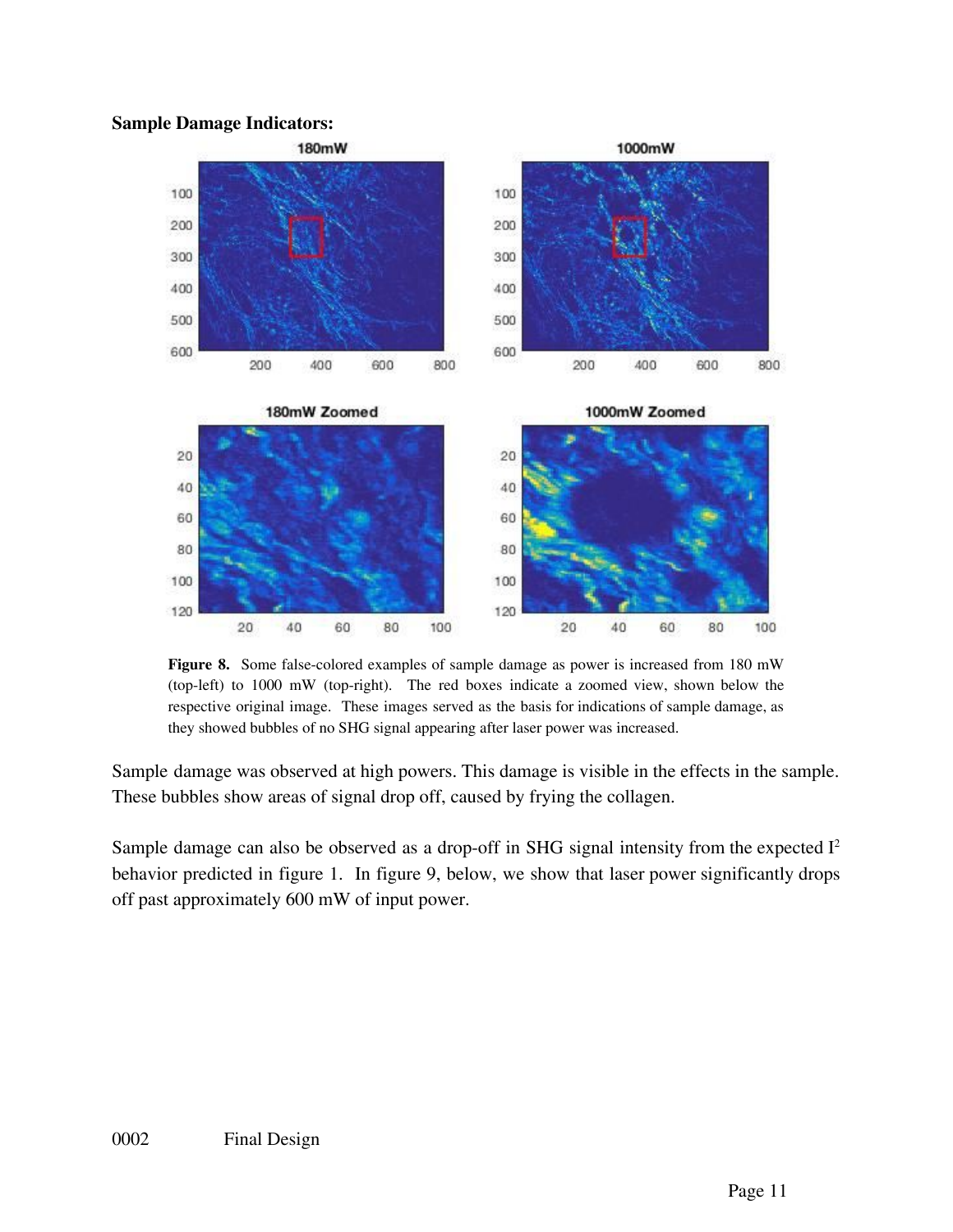

**Figure 9.** We show backward (top-left) and forward (top-right) SHG signal as a function of input laser power.

Our findings shown in figure 9 indicate that samples can be changed even without visible signs of damage, and prompted us to update our recommended power level to 600 mW in order to prevent this drop in SHG signal.



**Figure 10.** The dependence of F/B on input laser power. Red circles indicate no laser attenuation, green circles indicate attenuation using 8 layers of lens paper on both detectors, and blue circles indicate attenuation using 16 sheets of lens paper. The data shown was adjusted for attenuation in the image processing routine.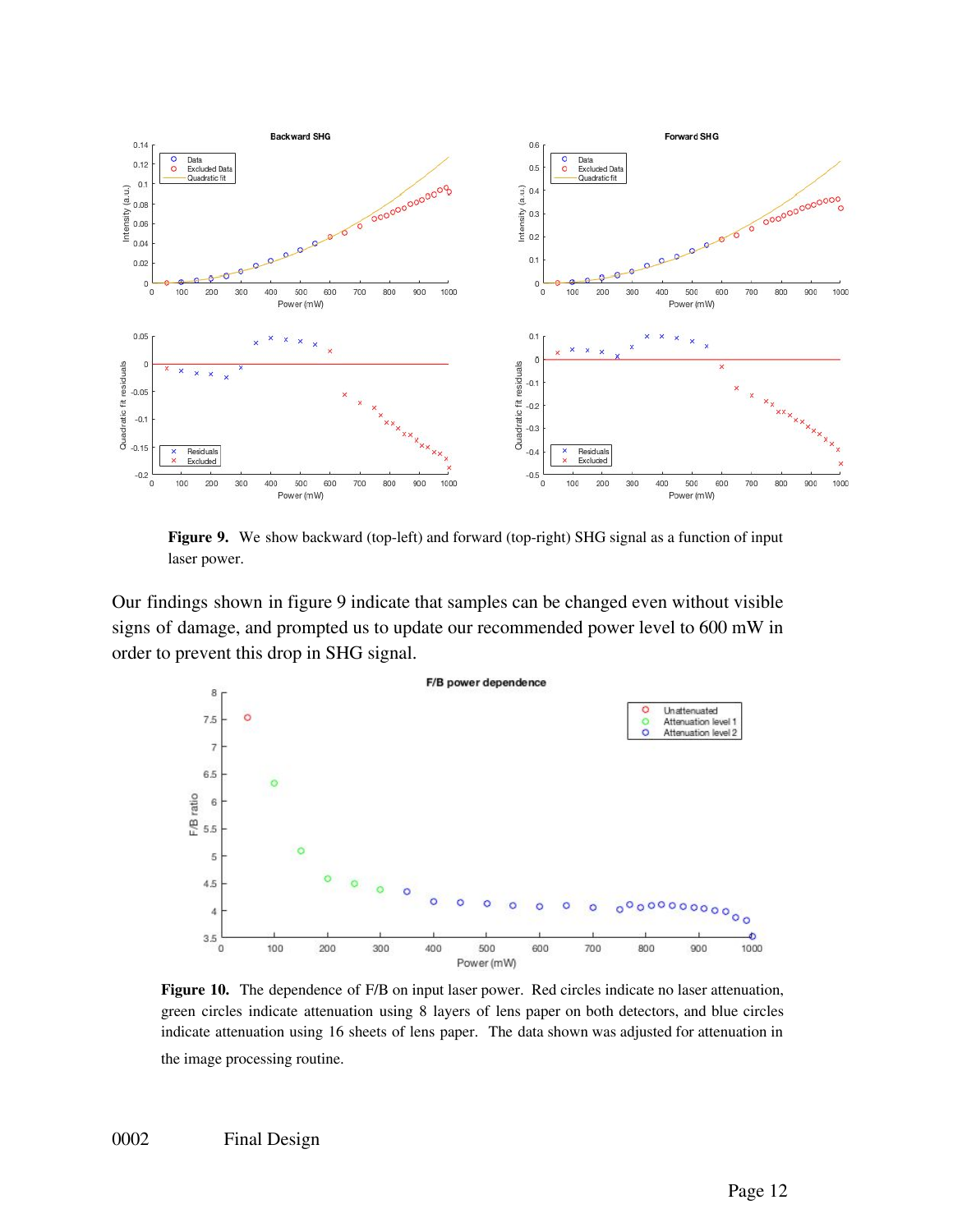### **Sample Damage over Time:**

To measure how long it takes for a sample to become visibly damaged, different areas of the TMA were exposed to constant powers and scanned at constant intervals after the power was first turned on. These experiments were expected to give an idea of how long samples can be kept under increased power inputs before they incur damage. Separate elements of the TMA were imaged at 500, 600, 700, and 800 mW over time until they showed significant damage. In this case, a sample was considered "damaged when there were visible dark, circular areas on the image that were not part of the original image. From each image, normalized intensities were calculated by averaging over a constant area. Figure 10 displays these images and our results are shown below in figure 11.



**Figure 10**: Sample damage at 500 mW and 800 mW over time. These images are the result of tests measuring how high the power could be increased and for how long. At 500mW, the sample remained intact for ~6 minutes whereas at 800mW the sample was burned within 2 minutes. We used these results to plot the figure below.

To quantitatively determine the signal drop-off as samples became damaged, we also calculated the average normalized intensity of the SHG signal of the four power levels as a function of time, shown below in figure 11.

Given the evidence that tissue slices can be kept intact under the microscope for a few minutes, we recommend that a commercial version of this scanner use a simpler x-y translation stage to scan samples rather than the unnecessarily fast and expensive galvanometer system currently used.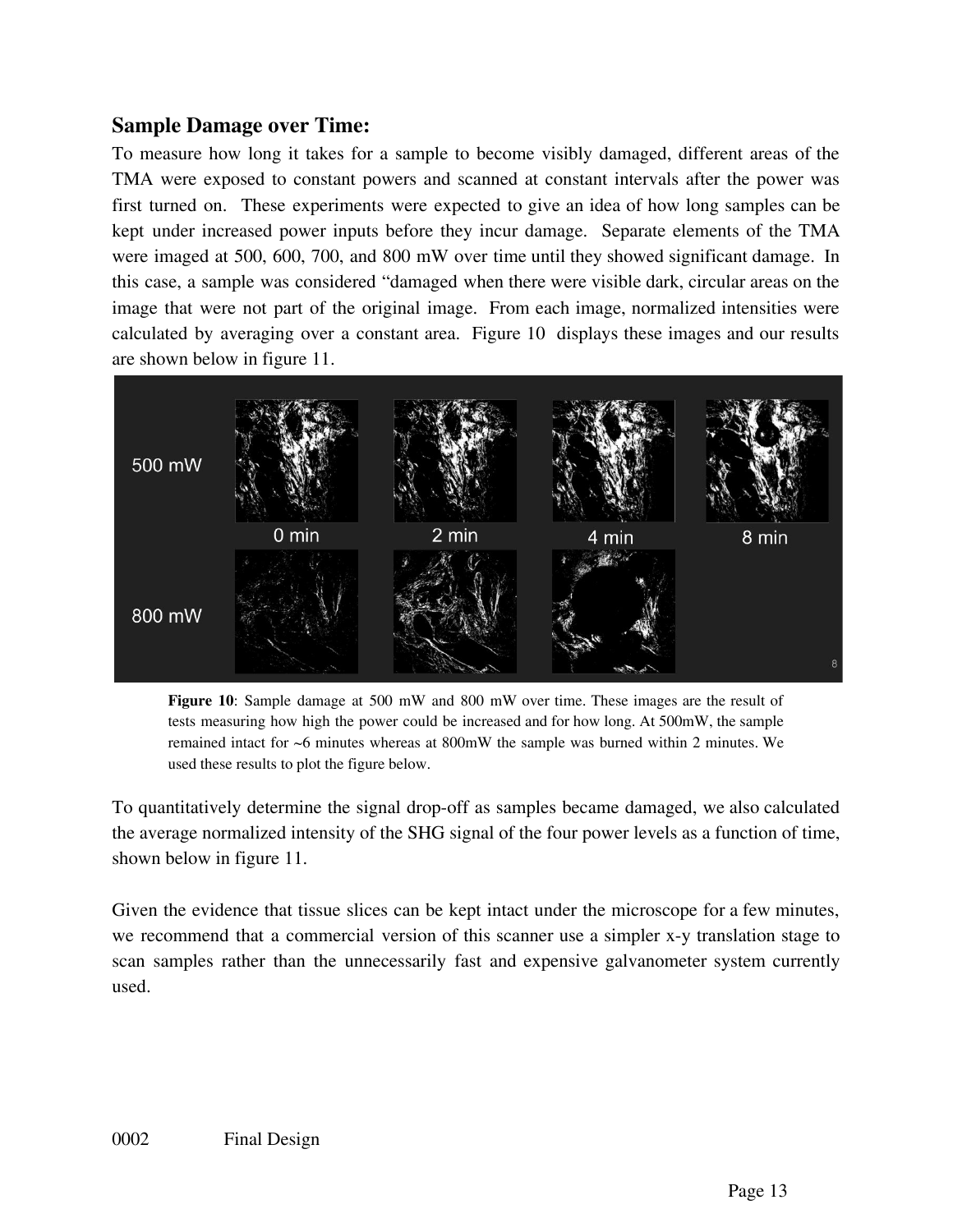

**Figure 11.** Normalized SHG intensities of different elements at different powers (500-800 mW) over time. Our findings indicate that a sample is unlikely to withstand significant scanning times at 700 or 800 mW. It appears most beneficial for a sample to be scanned at 5-6 min at 500 mW.

Based on these results, we suggest updating the recommended scanning power to 500 mW because it gives significantly more signal than the previously-used 100 mW, and allows the sample to be scanned for much longer than slightly higher powers such as 600 mW.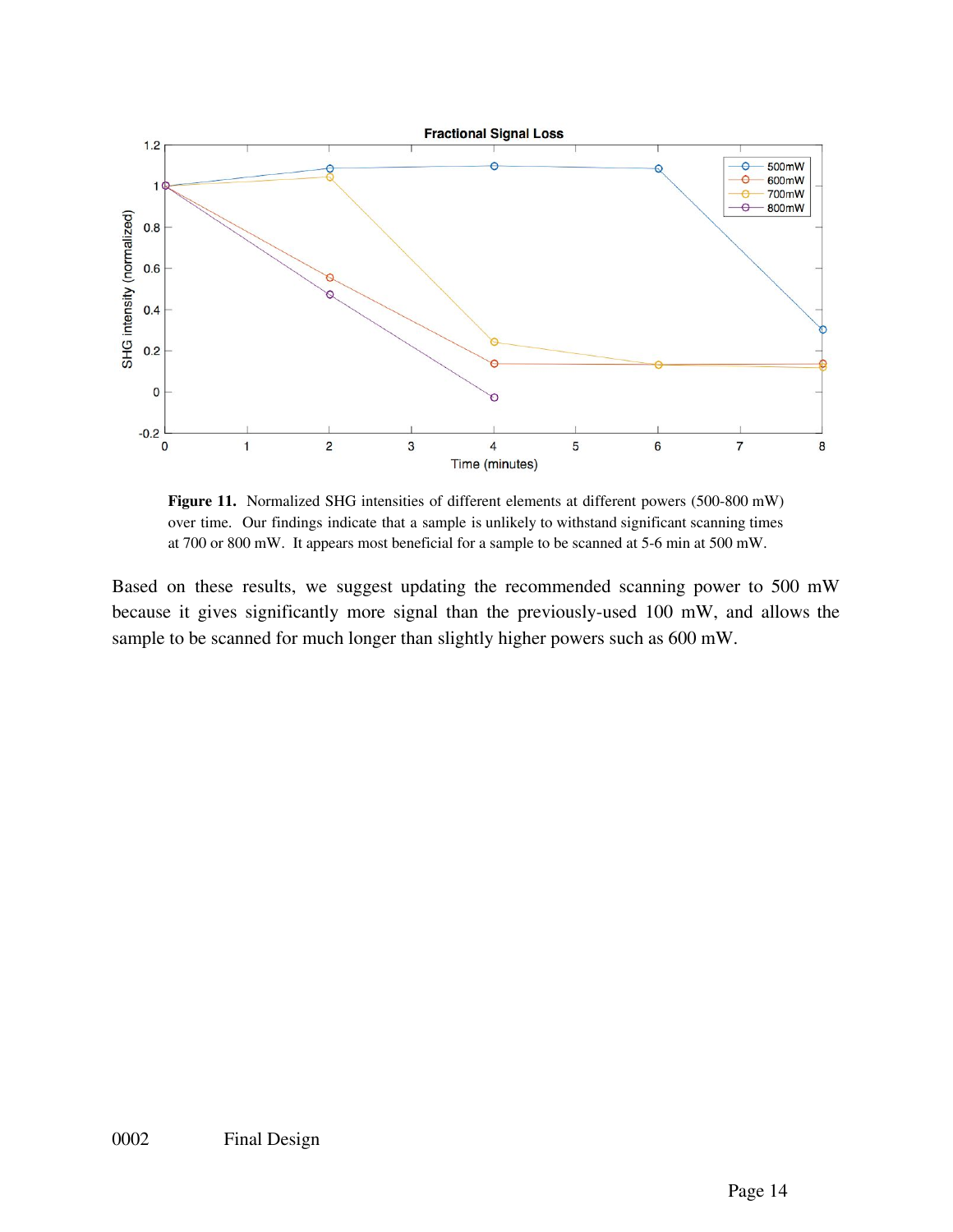#### **HDR Image Processing Results:**

As suggested by our advisor Dr Knox, we used the High Dynamic Range (HDR) toolbox for MATLAB to overcome the dynamic range limitations of the Brown lab setup.<sup>1</sup> Since exposure time was not varied in the first set of experiments, we treated the square of relative input power as an equivalent parameter, following the relation of input power to SHG signal, shown below in equation 1:

$$
I_{SHG} \mathbf{C} \mathbf{C} I_{In}^{2} \tag{1}
$$

where  $I_{\text{SHG}}$  is the intensity of the output SHG and  $I_{\text{un}}$  is the input intensity from the laser. If we assume that the sample and detector response are linear, then inputting the square of the relative intensities will be equivalent to exposure times.

The following plots suggest the benefit of using HDR processing for our data set. At low powers (top plot) we can best resolve high signal regions without saturating the detectors and we can used overexposed saturated images (bottom plot) to increase contrast on low signal regions like the area on the left of the plot.



**Figure 12.** Line cut through averaged over 11 pixels across the center of the backward detector stack at 150, 210 and 310 mW. Areas of high signal (pixels 500-700) are best resolved at low powers before saturation occurs while low signal producing regions (0-100 pixels) are best resolved at high powers.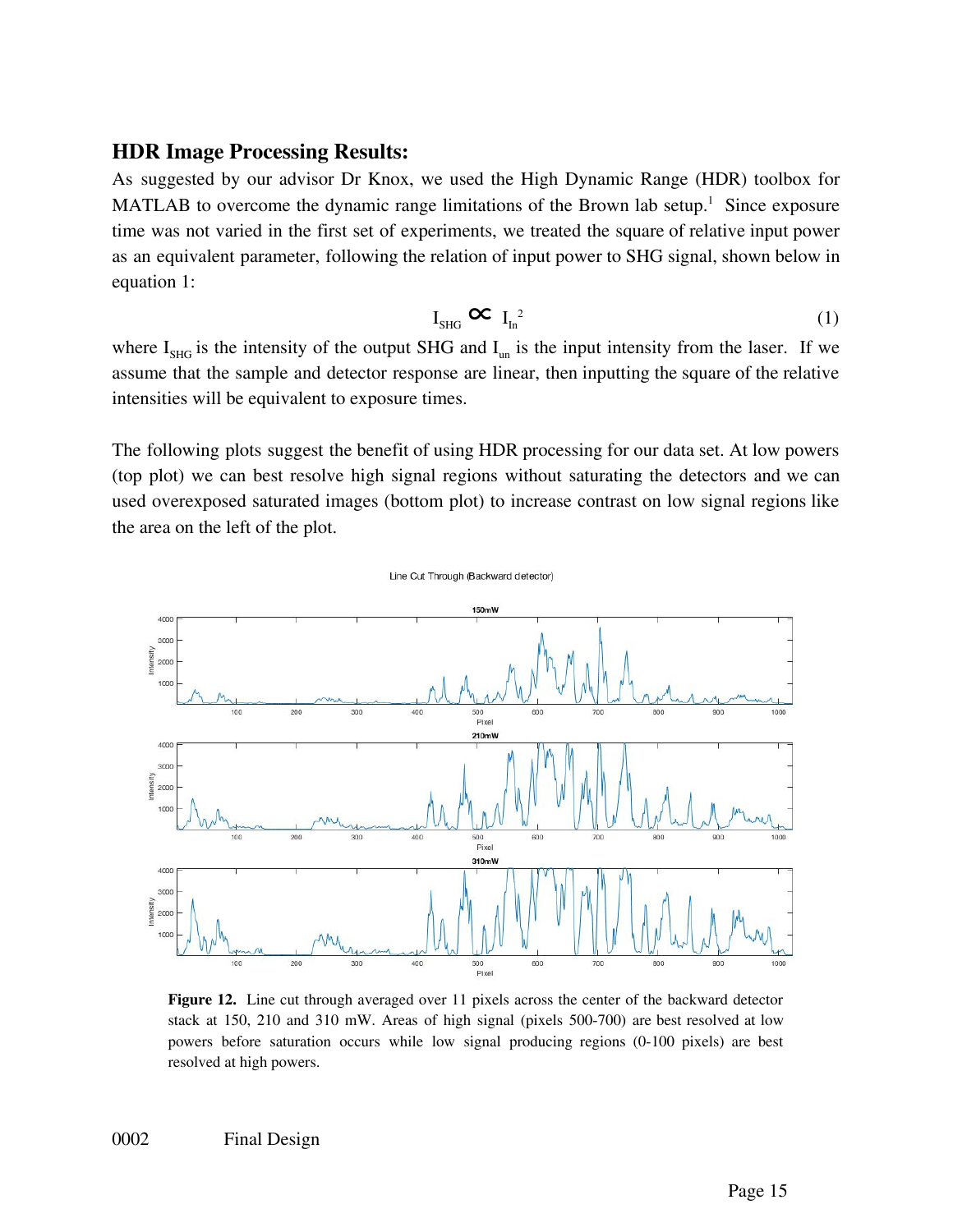Our final results for the HDR processing are shown below in figure 13.



**Figure 13.** Final HDR results for the forward (right) PMT and backward (left) PMT.

Although these images show the collagen in greater clarity, the HDR processing changes the F/B of the two images (from approximately 6 to 2), making it unreliable for actual diagnosis. We recommend using this processing for making clearer images for demonstration purposes, but not in the actual processing routine.

# **Track II:**

Due to time and lab constraints, the Knox lab testing track is being left as a potential future project.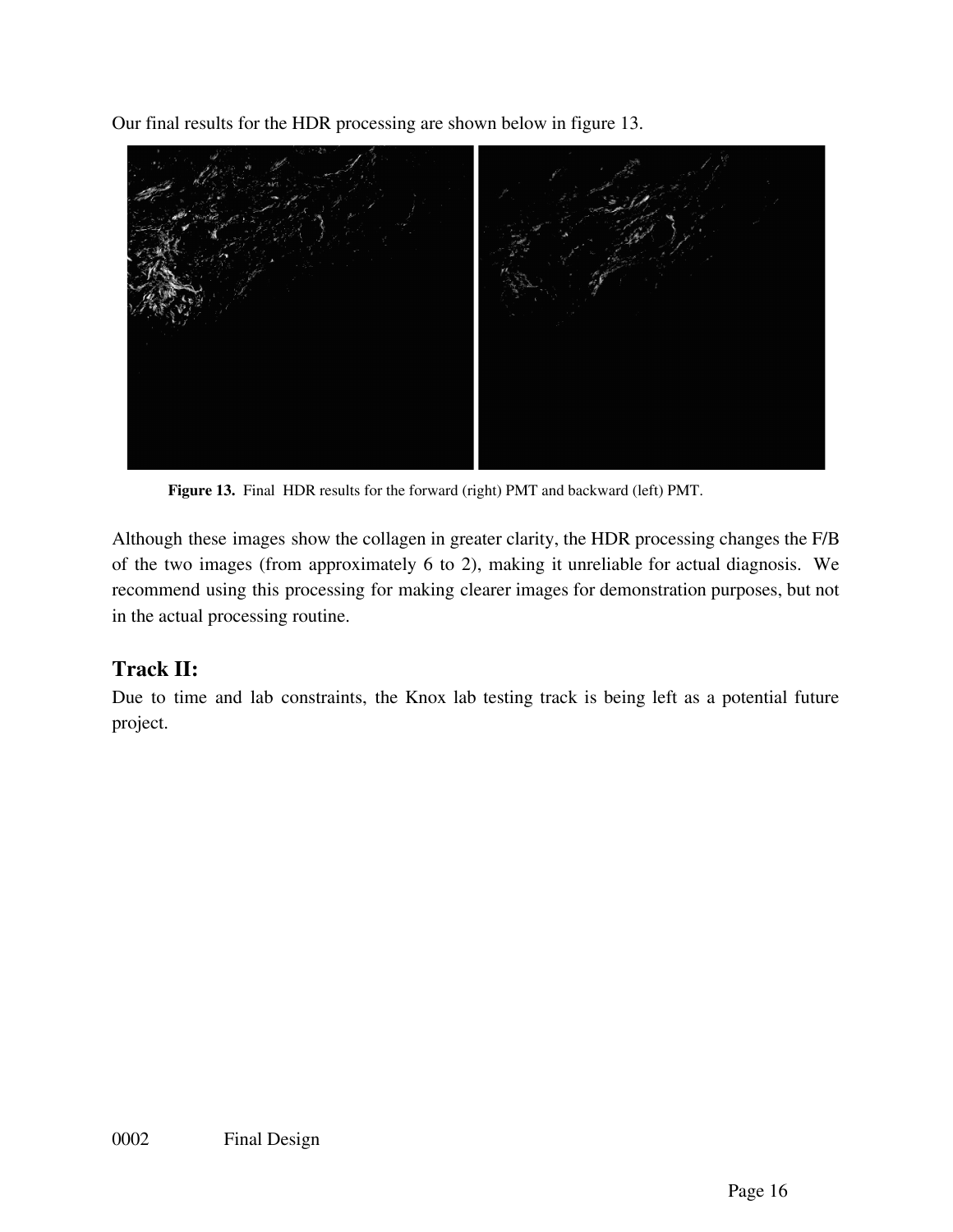## **Hajim School Design Day Demo:**

We presented a poster with data from before optimization of the system and after optimization of the system. The data shown included images taken directly from the system and post image processing, as well as plots indicating power and F/B. The poster indicated the process we went through to achieve our final recommendation of 500 mW of power to optimize the system, as well as conclusions and recommendations for our customer in the future.

### **Conclusions and Recommendations:**

After finishing the testing process, we came to several final conclusions. The motivation behind our project was to optimize the SHG scanning system to better predict metastasis in breast cancer tissue through the F/B value. We chose to focus on optimizing the power in order to increase the signal. The initial power input was 100 mW, but after running our experiments and processing the results, we recommend an input power of 500 mW. In order to prevent sample damage, we also advise that the sample not spend more than 5 to 6 minutes in the beam path. It should be noted that these input powers are for the current microscope setup, and correspond to a focal volume power of approximately 80 mW. In a different setup, the input power that matches the recommended focal volume power may be different.

To be more cost effective, we suggest replacing the galvanometer laser scanning system with a less expensive translation stage and replacing the forward detector with a less sensitive PMT to avoid saturation. We also recommend using a less sensitive forward detector than the one that is currently used for both forward and backward to reduce system costs. Finally, we recommend reducing the sensitivity of both PMTs equally by using neutral density filters or a better quality A/D converter in order to prevent saturation.

# **Future Senior Project:**

As there is still much to explore with this project, we recommend that another group work on the SHG microscopy project next year. The group can implement the proposed changes from the track I results on the microscope setup, and carry out the proposed track II research. In this case, we will turn over all of our current data and image processing scripts to help them get started.